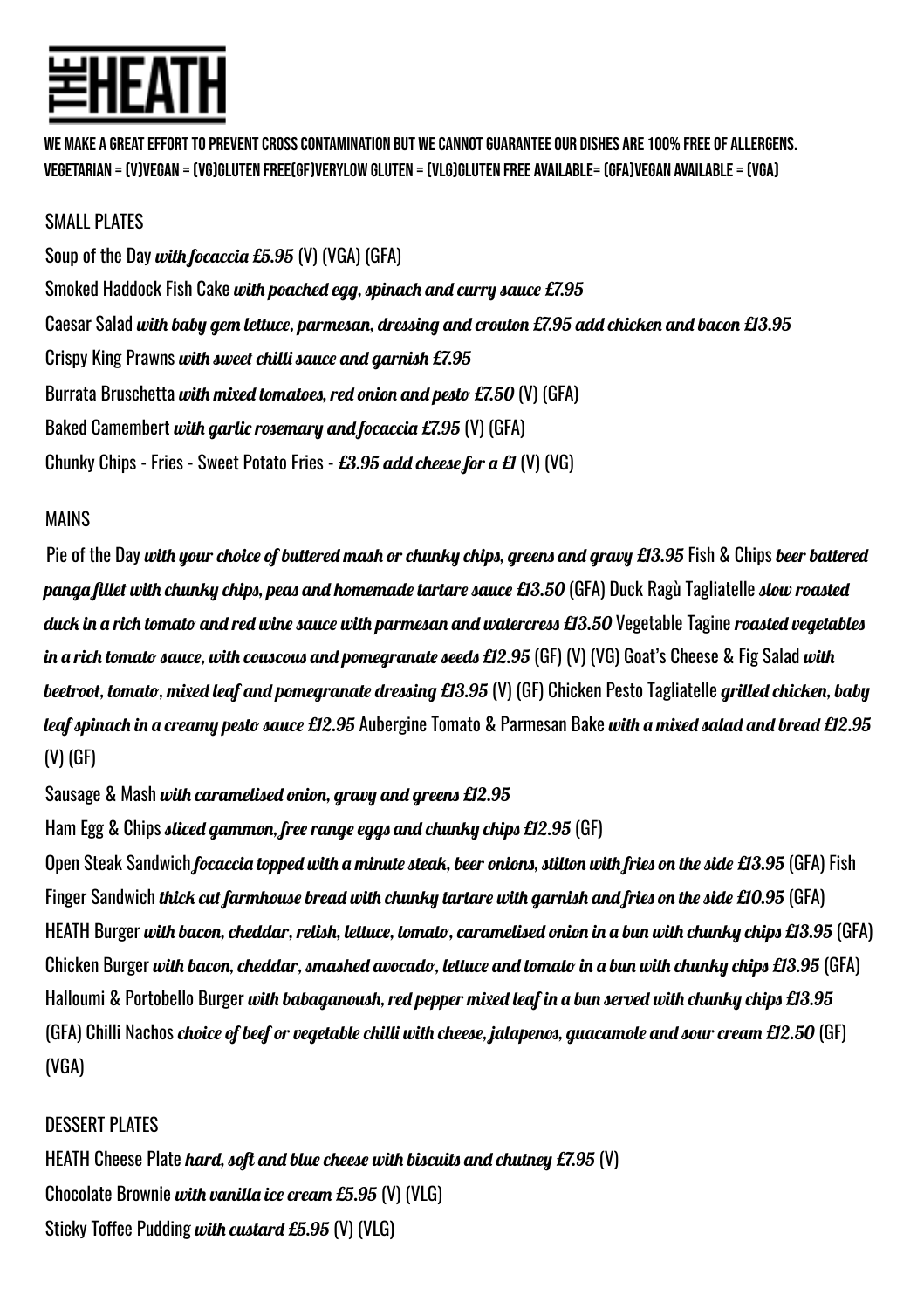#### Heath Mess with lashings of whipped cream, fresh berries  $£5.95$  (V) HEATH SAUSAGE ROLL with black pudding and streaky bacon £4

#### HEATH FRUIT SCONE with roddas clotted cream and tiptree strawberry jam  $E4$  (V)

#### CAKES we have a patisserie fridge brimming with sweet treats.

Ultimate Carrot £3.95 (VG) | Mulled Apple Crumble £3.95 (VG) | Lemon Drizzle £3.95 (V)

Dark & Fruity Flapjack £3 (VG) | Ultimate Brownie £3 | Big Rock £3 | Billionaires Shortbread £3

Cinnamon Sticky Bun £3.95 (VG)

#### DRINKS

LAVAZZA TIERRA COFFEE freshly ground 100% arabica coffee beans in both our caffeinated and decaffeinated drinks. Espresso | Americano | Latte | Cappuccino | Flat White | Macchiato | Mocha | Babyccino | Iced Latte

MILK ALTERNATIVES Soya | Oat | Coconut | Almond COFFEE SYRUPS Hazelnut | Vanilla | Caramel | Gingerbread

#### HOT CHOCOLATE made with foamed milk Finest Belgian Callebaut Hot Chocolate | Aero Hot Chocolate | Hot Chocolate with Cream and Marshmallows

#### BIRCHALL TEA sit back relax and enjoy the brew

Breakfast Blend | Decaffeinated Breakfast | Chinese Green | Peppermint | Earl Grey | Lemongrass and Ginger

#### JUICES

Heath Orange Juice we freshly squeeze our oranges to order | Cam Valley Apple Juice | Big Tom Tomato Juice Frobisher Juices pineapple, cranberry, mango, orange | Frobisher Fusions apple and raspberry, passionfruit and orange

#### CARBONATED DRINKS

Heath Lime & Soda fresh lime juice, cordial, ice | Belvoir elderflower presse, raspberry lemonade | Red Bull San Pellegrino orange, Lemon, grapefruit | Draught Drinks coca cola, diet coke, Lemonade zero | Fever Tree tonic, light, mediterranean, elderflower, lemon, ginger ale, ginger beer

#### CHAMPAGNE & PROSECCO

French Veuve Clicquot Yellow Label Champagne | Italian Romeo & Juliet Prosecco Rose | Italian La Fornarina Prosecco Extra Dry

## WHITE WINE available by the bottle or glass 250ml, 175ml, 125ml

French Parlez Vous Sauvignon Blanc | French Denis Marchais Chardonnay | Italian II Caggio Pinot Grigio | New Zealand Babich Marlborough Sauvignon Blanc | Italian Conte di Alari Gavi di Gavi | Spanish Alba Martin Albarino

## ROSE WINE available by the bottle or glass 250ml, 175ml, 125ml

Italian Pinot Grigio Blush | French La Baume Rose

RED WINE available by the bottle or glass 250ml, 175ml, 125ml French Denis Marchais Merlot | Argentinian Mendoza Chacabuco Malbec | American Odd lot Pinot Noir | Italian Doppio Passo Primitivo | Spanish Paternina Banda Azul Crianza |

#### SPIRIT DRINKS

Gin & Tonic | Tom Collins | Pimms & Lemonade | Aperol Spritz | Screwdriver | Skinny Bitch | Bloody Heath | Dark & Stormy | Sex on the Heath | Whisky Mac | Heath Mojito | Jack & Coke | Dr Pepper | Cuba Libre

## DRAUGHT BEERS available by the 4 pint pitcher, pint, half pint

British Offshore Pilsner Lager 4.8% | Spanish Madri Lager 4.6% | Italian Peroni Lager 5.1% British Huckaback Craft New England IPA 5.5% | Irish Guinness Stout 4.3% | British Doom Bar Cask Ale 4.0% British Atlantic Cask Pale Ale 4.2% | Local Buntingford Brewery Cask Ale *please ask for this weeks brewers* choice